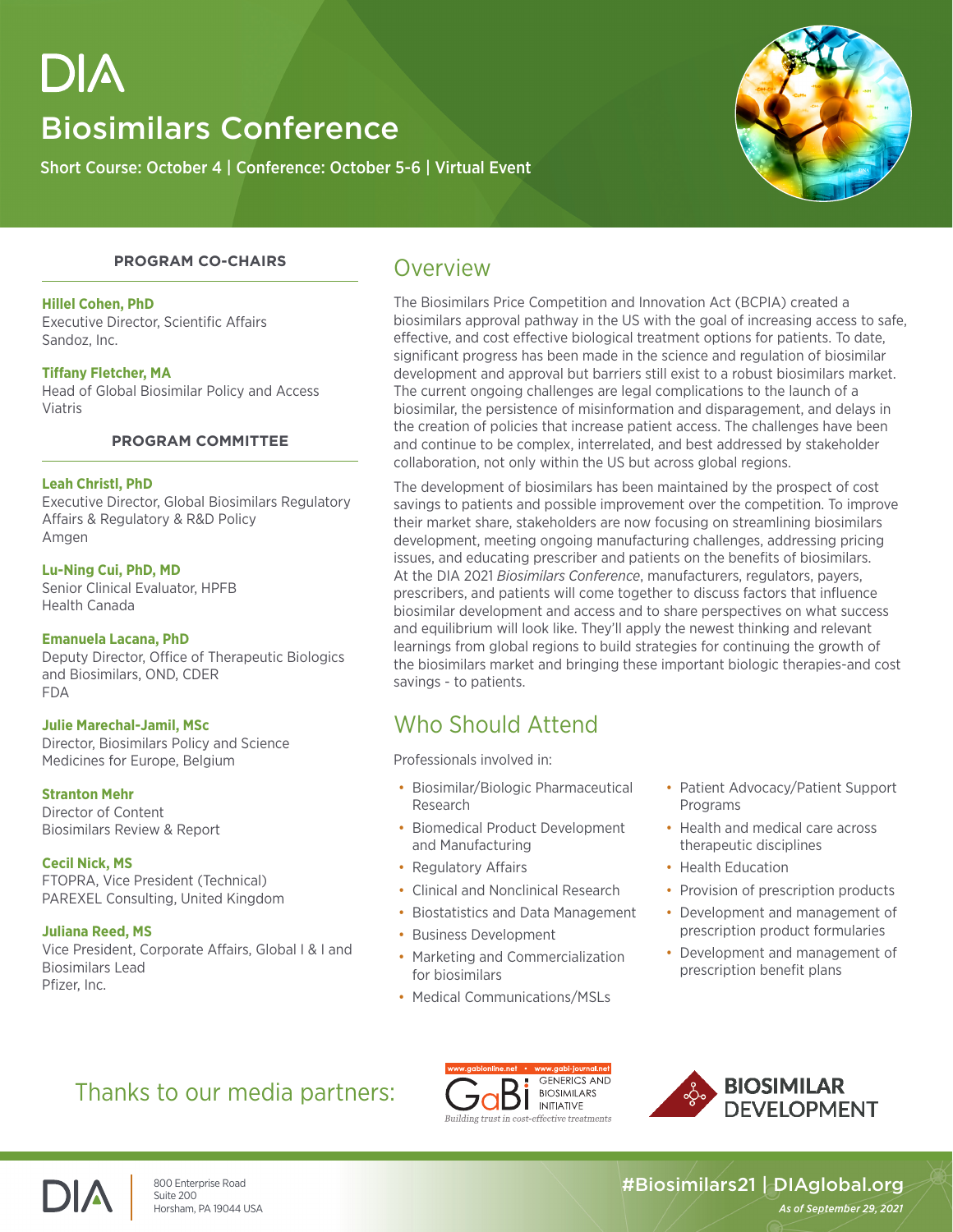### Schedule At-A-Glance

### **DAY ONE | MONDAY, OCTOBER 4**

**10:00AM-1:30PM** Short Course-Differentiating Your Biosimilar From the Crowd *\*This course requires an additional registration fee.*

#### **DAY TWO | TUESDAY, OCTOBER 5**

| 10:00-10:40AM                    | <b>Opening Remarks and Keynote Address</b>                                                                        |
|----------------------------------|-------------------------------------------------------------------------------------------------------------------|
| 10:40-11:00AM                    | Break / Visit the Virtual Exhibit Hall - Non CE                                                                   |
| 11:00AM-12:15PM                  | <b>Session 1:</b> Advances in Regulatory Thinking in Science and Knowledge                                        |
| 12:15-1:00AM                     | Break / Visit the Virtual Exhibit Hall - Non CE                                                                   |
| 1:00-2:15PM                      | <b>Session 2:</b> Switching and Interchangeability                                                                |
| 2:15-2:45PM                      | Break / Visit the Virtual Exhibit Hall - Non CE                                                                   |
| 2:45-4:00PM                      | <b>Session 3:</b> How Different Is Too Different? Differentiation Opportunities and Challenges<br>for Biosimilars |
| DAY THREE   WEDNESDAY, OCTOBER 6 |                                                                                                                   |
| 9:30-10:00AM                     | Round Table Breakouts                                                                                             |
| 10:00-11:15AM                    | <b>Welcome and Session 4: Ask the Regulator</b>                                                                   |
| 11:15-11:45AM                    | Break / Visit the Virtual Exhibit Hall - Non CE                                                                   |
| 11:45AM-1:00PM                   | <b>Session 5:</b> Biosimilars Role in Health Recovery, Disparities, and Equity                                    |
| 1:00-1:45PM                      | Break / Visit the Virtual Exhibit Hall - Non CE                                                                   |
| 1:45-3:00PM                      | <b>Session 6: Payer Market Dynamics</b>                                                                           |
| 3:00-3:30PM                      | Break / Visit the Virtual Exhibit Hall - Non CE                                                                   |
| 3:30-5:00PM                      | <b>Session 7: US Biosimilar Market Policy and Closing Remarks</b>                                                 |

**5:00PM** Conference Adjourns

### Learning Objectives

At the conclusion of this conference, participants should be able to:

- Discuss current developments in regulatory and scientific issues and their impact on development, manufacturing, access, and uptake of biosimilars and interchangeable products
- Discuss imperative and progress in streamlining biosimilar development
- Describe the impact of the approval of the first interchangeable biosimilar from a scientific and policy perspective
- Examine current prescriber and patient confidence and patterns of biosimilar use, and education efforts that have been successful in increasing literacy on these products
- Describe relevant international developments influencing patterns of biosimilar uptake globally
- Discuss new opportunities for product differentiation and utilization of regulatory flexibility
- Describe the status of biosimilar product development, availability, and uptake in the US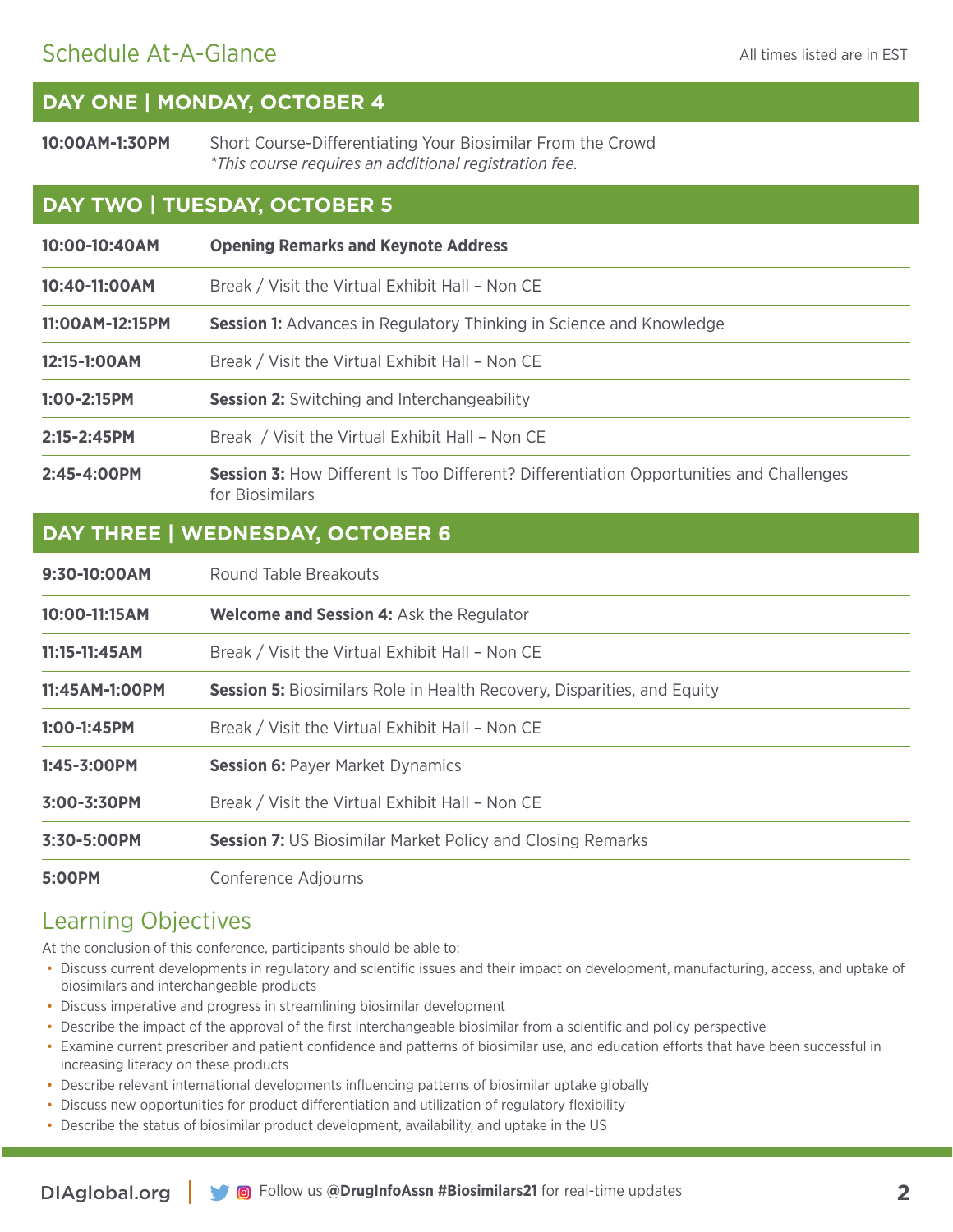### Continuing Education Credits



DIA is accredited by the Accreditation Council for Pharmacy Education as a provider of continuing pharmacy education. This session is designated for up to 12.5 contact hours or 1.25 continuing education units (CEU's). Type of Activity: Knowledge

**ACPE CREDIT REQUESTS MUST BE SUBMITTED BY FRIDAY, NOVEMBER 19, 2021**

DIA is required by the Accreditation Council for Pharmacy Education (ACPE) to report pharmacy-requested CEUs through the CPE Monitor system. All ACPE-certified activity credit requests need to be submitted through DIA's My Transcript within 45-days post activity. If ACPE credit is not requested by Friday, November 19, 2021, the CEU request will not be transmitted through to the CPE Monitor. Pharmacists will need to provide their National Association of Boards of Pharmacy (NABP) e-Profile ID and date of birth (MMDD) to ensure the data is submitted to the ACPE and NABP properly. If you need to obtain your NABP e-Profile, please visit **www.cpemonitor.net**.



Drug Information Association (DIA) is accredited by the International Association for Continuing Education and Training (IACET) and is authorized to issue the IACET CEU.

As an IACET Accredited Provider, DIA offers CEUs for its programs that qualify under the ANSI/IACET Standard. DIA is authorized by IACET to offer up to .3 CEUs for this program.

\*IACET CEUs are only available for the Short Course. Participants must attend the entire short course in order to be able to receive an IACET statement of credit. No partial credit will be awarded.

**October 4 Short Course 1:** Differentiating Your Biosimilar From the Crowd: 3.25 contact hours or .325 CEUs Type of Activity: Knowledge, 0286-0000-21-075-L04-P

**October 5 Day 1:** Biosimilars Conference: 4.25 contact hours or .425 CEUs Type of Activity: Knowledge, 0286-0000-21-076-L04-P

**October 6 Day 2:** Biosimilars Conference: 5 contact hours or .5 CEUs Type of Activity: Knowledge, 0286-0000-21-077-L04-P

### Continuing Education Credit and My Transcript

If you would like to receive a statement of credit for the days you attend the live virtual conference, you must virtually attend (in their entirety) the short course and/or one or both days of the conference, complete and return a CE Verification of Attendance Form (see instructions below), complete the post program evaluation and request CE credit online through My Transcript (see instructions below). Participants will be able to download a statement of credit upon successful submission of the credit request. My Transcript will be available for credit requests beginning Wednesday, October 20, 2021.

If you are claiming ACPE credit for this event you must:

- 1. Complete a Verification of Attendance Form
- 2. Send back to **CE@DIAglobal.org** by October 13, 2021

3.Access your DIA account and select My Transcript to claim your ACPE credit, available on Wednesday, October 20, 2021

#### **To Access My Transcript:**

- Visit DIAglobal.org, select "Sign in" and you will be prompted for your user ID and password
- Under *Attend a Meeting* select "Continuing Education"
- Select the blue "My Transcript" button followed by "Credit Request" to process your credit request for the course

#### **TO ACCESS MY TRANSCRIPT**

- Visit DIAglobal.org
- **• Sign In** with your DIA User ID and Password
- Select the Welcome Menu in the upper right hand corner (where your name appears)
- Select **My Account** from the menu
- Select **My Transcripts** then **Manage My Transcripts**

#### **ACCESS PRESENTATIONS**

- Visit DIAglobal.org
- **• Sign In** with your DIA User ID and Password
- Select the Welcome Menu in the upper right hand corner (where your name appears)
- Select **My Account** from the menu
- Choose **My Presentation**

have forgotten your DIA User ID and Password, or this is your first time logging into the DIA website, please use our Login Reminder. *\*Presentations will be available for six months post conference.*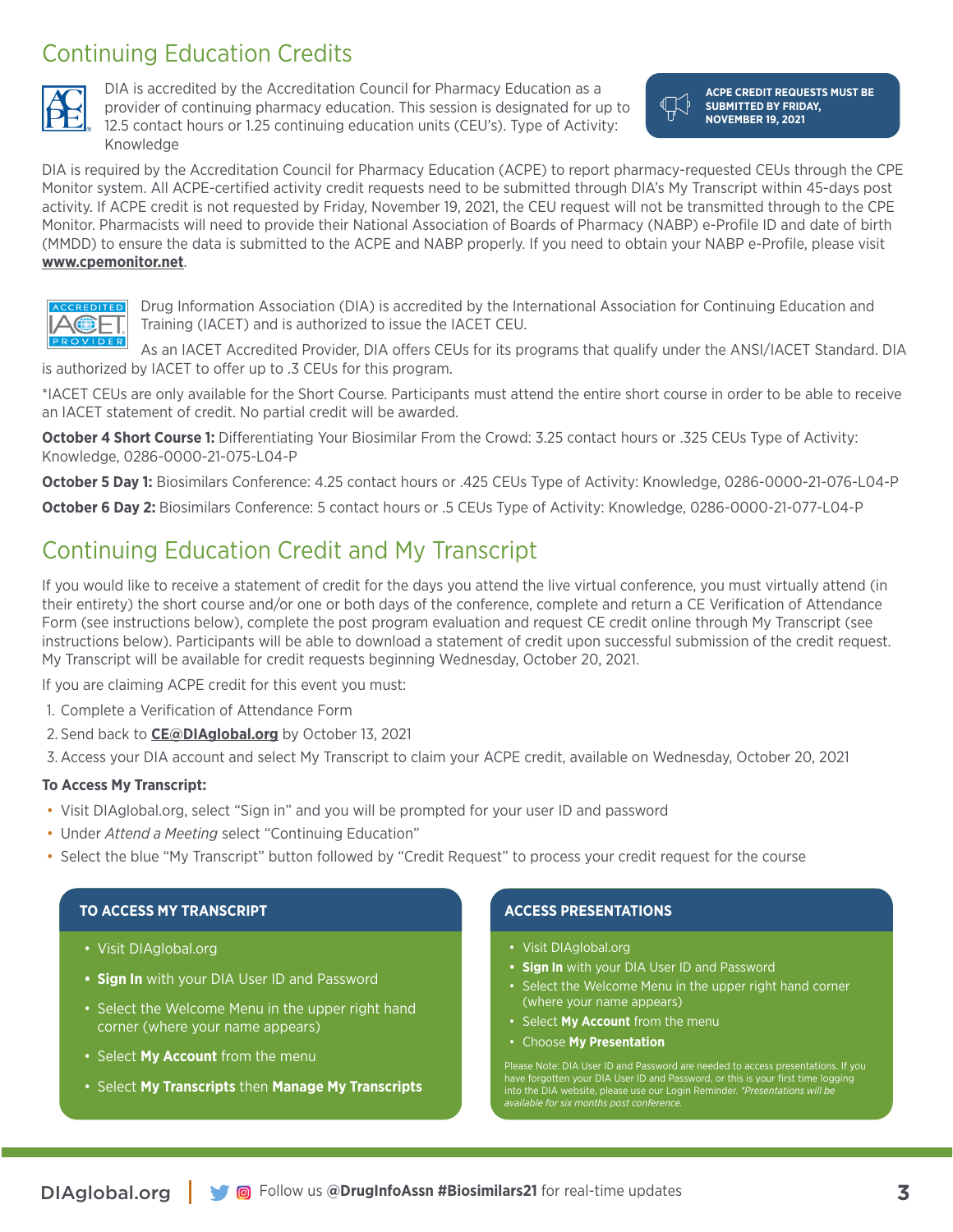### DIA Disclosure Policy

It is DIA policy that anyone in a position to control the content of a continuing education activity must disclose to the program audience (1) any relevant financial relationships related to the content of their presentation and/or the educational activity, and (2) discussions of unlabeled or unapproved uses of drugs or medical devices. Disclosures will be included in the handout materials.

This educational activity may include references to the use of products for indications not approved by the FDA. Opinions expressed with regard to unapproved uses of products are solely those of the faculty and are not endorsed by the DIA or any of the manufacturers of products mentioned herein. Faculty for this educational activity was asked to disclose any discussion of unlabeled or unapproved uses of drugs or medical devices.

Disclosure statements are included with each speaker's biographical sketch.

DIA staff members have no relevant financial relationships to disclose. To view DIA's Disclosure and Grievance Policies, visit **DIAglobal.org/CE**.

### **DAY ONE | MONDAY, OCTOBER 4**

#### **10:00AM-1:30PM Short Course-Differentiating Your Biosimilar From the Crowd**

*\*This course requires an additional registration fee.*

**Cecil Nick, MS**, FTOPRA, Vice President (Technical), Parexel Consulting, United Kingdom

#### **Wyatt Gotbetter**, Partner, Health Advances

A biosimilar must be similar to the innovator product, but there is some scope to differentiate your biosimilar from the crowd. Differentiation can be achieved through novel formulations and presentations such as an innovative delivery device. The EU regulatory system is more flexible than that of the US, allowing for the potential to introduce new routes of administration. Additional ways to make your biosimilar stand out are to build relationships with prescribers and offer support services to make life easier for prescribers, health care workers, and patients. Examples of support services are the provisioning of apps that help manage patient care and access to other information resources. In the US, a biosimilar approved as interchangeable can make your biosimilar stand out from the crowd. Interchangeability is most valuable for self-administered products supplied through community pharmacies but comes at a price of requiring a more extensive data package than a standard biosimilar. Finally, generating and publishing clinical data that serves to support prescriber confidence adds value. In this respect, education on the concepts of biosimilarity can also help gain market access.

#### **At the conclusion of this session, participants should be able to:**

- Formulate a strategy for differentiating your biosimilar from the crowd
- Develop a strong program to inform and support prescribers, health care workers and patients to safely use their medicine and best manage their condition
- Apply local regulatory opportunities to maximize the potential of your biosimilar while recognizing the limitations

### **DAY TWO | TUESDAY, OCTOBER 5**

#### **10:00-10:40AM Opening Remarks and Keynote Address**

**Session Chair** 

**Hillel Cohen, PhD**, Executive Director, Scientific Affairs, Sandoz, Inc.

#### **Keynote Speaker**

**Peter Stein, MD**, Director, Office of New Drugs, CDER, FDA

**10:40-11:00AM Break**

All times listed are in EST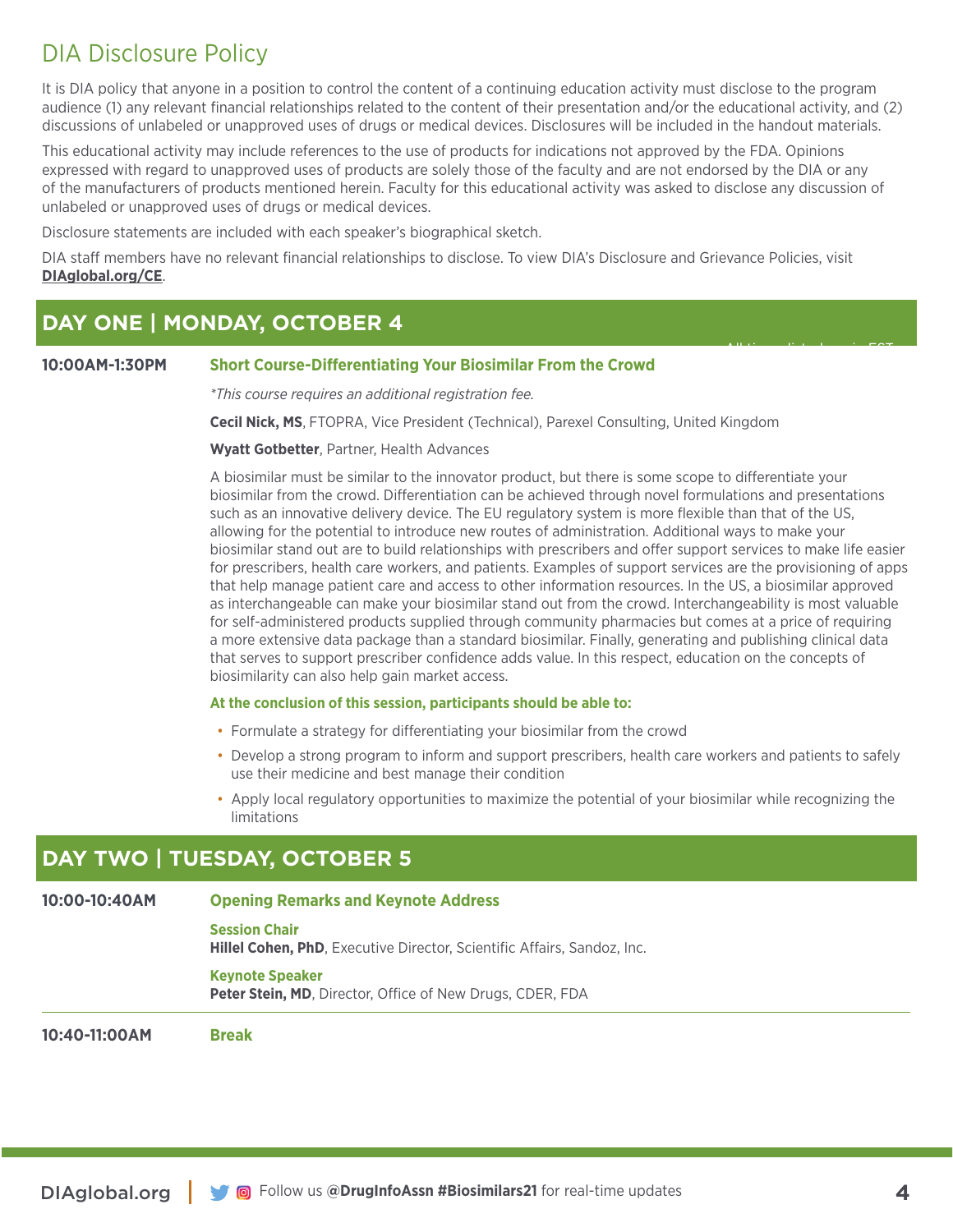#### **11:00AM-12:15PM Session 1:** Advances in Regulatory Thinking in Science and Knowledge

#### **Session Co-Chairs**

**Cecil Nick, MS**, FTOPRA, Vice President (Technical), PAREXEL Consulting, United Kingdom

**Lu-Ning Cui, MD, PhD**, Senior Clinical Evaluator, HPFB Health Canada

The concept of biosimilars is now almost two decades old with extensive experience on their development and use being amassed over that period. During this period analytical methodology for probing structure and comparing biological effects of biological medicines have significantly improved. Yet the regulatory approach to biosimilar approval has hardly changed. This session will explore whether there is still a need for large comparative efficacy and safety trials, and the extent to which comparative pharmacokinetic trials in healthy subjects could together with comprehensive physico-chemical and biological comparative data limit or eliminate the need for large patient studies.

One of the biggest challenges associated with limiting the amount of clinical data needed for approval, is faith that extrapolating structural, in vitro, pharmacokinetic and pharmacodynamic data to determine similarity in therapeutic effect is adequately robust and will not allow products with inferior efficacy -safety profile to be approved for marketing. Still, the current approach of requiring data in one indication and allowing extrapolation to other indications has met with resistance amongst some prescribers and patients. While these concerns are waning-education is a key element in support acceptance and appropriate use of biosimilars and this will be addressed in the second session. Finally, in view of the complexities defining regulatory requirements for biosimilar approval and the need to expand access to these life-changing and sometimes life-saving products-differently regulatory agencies may adopt different approaches to their approval and here WHO has played a key role in supporting regulatory decision making, which is the third presentation of this session.

#### **At the conclusion of this session, participants should be able to:**

- Develop and defend a strategy for streamlined development of a biosimilar
- Develop a strong program to inform and support prescribers, health care workers, and patients on the use of biosimilars
- Define an efficient, adequate, and effective program for the global development of biosimilars

#### **Value and Need for Clinical Trials in the Development of Biosimilars Christian Schneider, DrMed**, Head of Biopharma Excellence and Chief Medical Officer (Biopharma) PharmaLex

#### **Developing a Strong Program to Inform and Support Prescribers, Health Care Workers and Patients on Effective and Appropriate Use of Biosimilars**

**Sarah Crowley-Ikenberry, MA**, Senior Communication Advisor, OTBB, OND, CDER, FDA

**Globalizing Regulatory Thinking in Science and Knowledge in the Development of Biosimilar Hye-Na Kang, DVM,** Scientist, Technologies, Standards and Norms Team, Department of Essential Medicines and Health Products, World Health Organization (WHO), Switzerland

#### **Panelist**

**Sarah Yim, MD**, Director, Office of Therapeutic Biologics and Biosimilars, OND, CDER, FDA

#### **12:15-1:00PM Break / Visit the Virtual Exhibit Hall – Non CE**

#### **1:00-2:15PM Session 2:** Switching and Interchangeability

#### **Session Chair**

**Hillel Cohen, PhD**, Executive Director, Scientific Affairs, Sandoz, Inc.

Switching from reference biologics to biosimilars is now accepted as a safe and effective practice. But the licensure of multiple biosimilars to the same reference product has led to the possibility of switching from one biosimilar to another biosimilar. We will review published studies that describe such biosimilar to biosimilar switches. In addition, the recent approval of the first interchangeable insulin by the FDA has opened the possibility of having more interchangeable biosimilar products becoming available in the US market. We will examine how interchangeability was and is being pursued for select biosimilar insulins.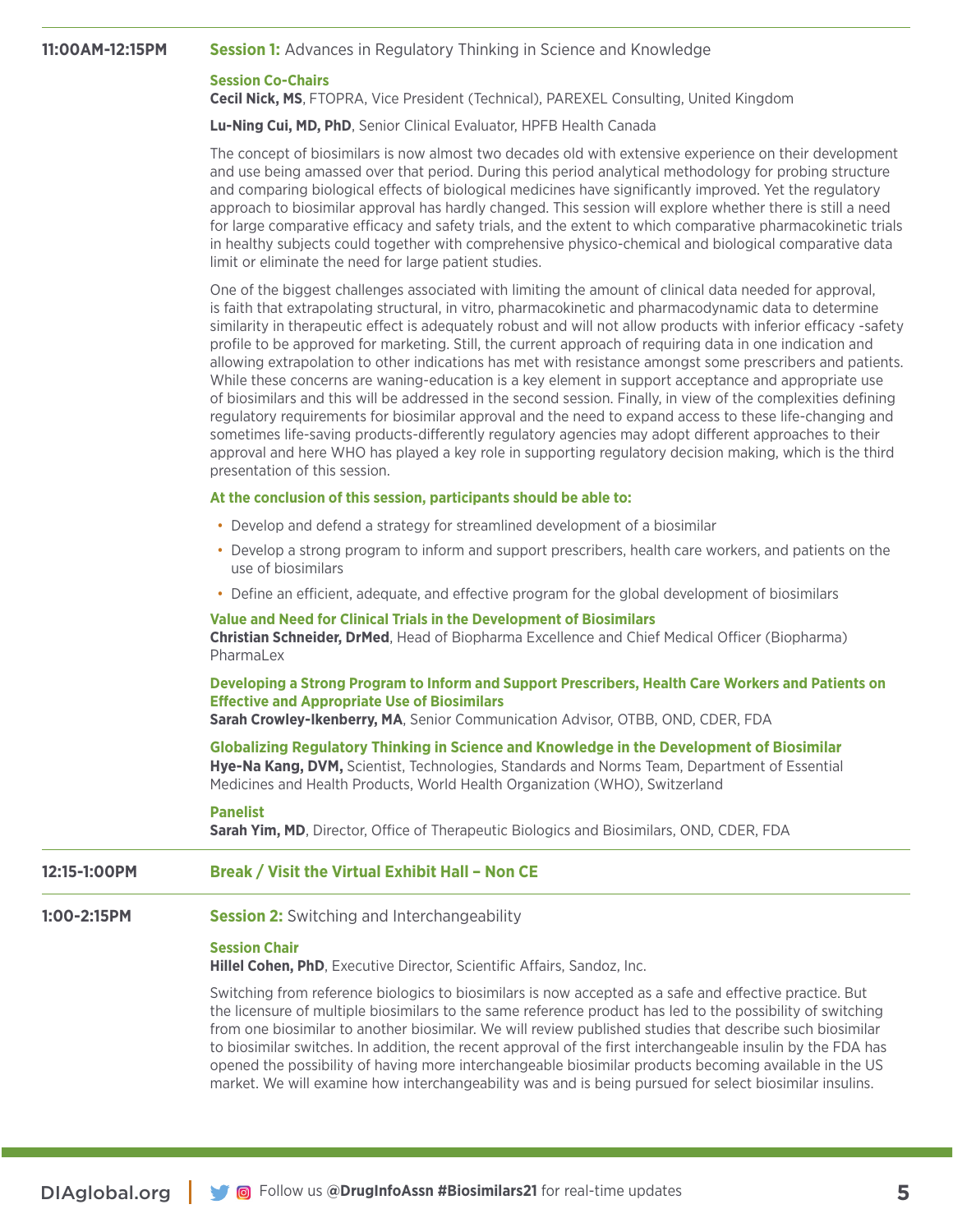#### **At the conclusion of this session, participants should be able** to:

- Discuss the current data supporting biosimilar-to-biosimilar switching
- Explain the rationale for interchangeability of biosimilar insulins

#### **Biosimilar-to-Biosimilar Switching**

**Hillel Cohen, PhD**, Executive Director, Scientific Affairs, Sandoz, Inc.

**Interchangeability: From Insulins to mAB's Sundar Ramanan**, Vice President, Global Regulatory Affairs, Biocon Research Limited-SEZ Unit, India

#### **2:15-2:45PM Break / Visit the Virtual Exhibit Hall – Non CE**

#### **2:45-4:00PM Session 3:** How Different Is Too Different? Differentiation Opportunities and Challenges for Biosimilars

#### **Session Chair**

**Leah Christl, PhD**, Executive Director, Global Biosimilars Regulatory Affairs & Regulatory & R&D Policy, Amgen

Biosimilars are required to be similar to their reference product, but what does that truly mean? When competing for market share, it may be helpful to stand out from the crowd. But what is a helpful differentiation and when is different too different? Global regulatory frameworks for biosimilars vary in their prescriptive nature, leaving the door open for potential regulatory flexibility. This session will explore the opportunities for biosimilar manufacturers to differentiate their biosimilar while still meeting the regulatory requirements for biosimilarity.

#### **At the conclusion of this session, participants should be able to:**

- Distinguish biosimilar product differentiation opportunities within the global regulatory framework
- Evaluate development complexities and challenges when considering biosimilar differentiation

#### **US and EU Framework and Differentiation Opportunities**

**Eva Temkin, JD**, Partner, FDA, and Life Sciences, King & Spalding, LLP

**Genevieve Michaux, JD**, Regulatory Life Sciences Partner, King & Spalding, LLP, Belgium

#### **Speaker**

**Irene Chan, PharmD**, Deputy Director, Division of Medication Error Prevention and Analysis, OSE, CDER, FDA

#### **DAY THREE | WEDNESDAY, OCTOBER 6**

#### **9:30-10:00AM Round Table Breakouts**

Join fellow attendees for a chance to network and have a discussion surrounding topics of common interest. The moderator will kick off the conversation then we welcome the attendees to engage in a dialogue exchange and share knowledge with one another.

**Global Harmonization Gillian Woollett, DrSc, MA**, Senior Vice President, Avalere Health

**What do Patients Want to Hear About? Stanton Mehr**, Director of Content, Biosimilars Review & Report

**Laura Wingate**, Senior Vice President, Education, Support, and Advocacy, Crohn's & Colitis Foundation

**Canadian Switching Programs Nedzad Pojskic, PhD, MSc**, Vice President, Pharmacy Benefits Management, Green Shield Canada

**10:00-11:15AM Welcome and Session 4:** Ask the Regulator

**Session Chair**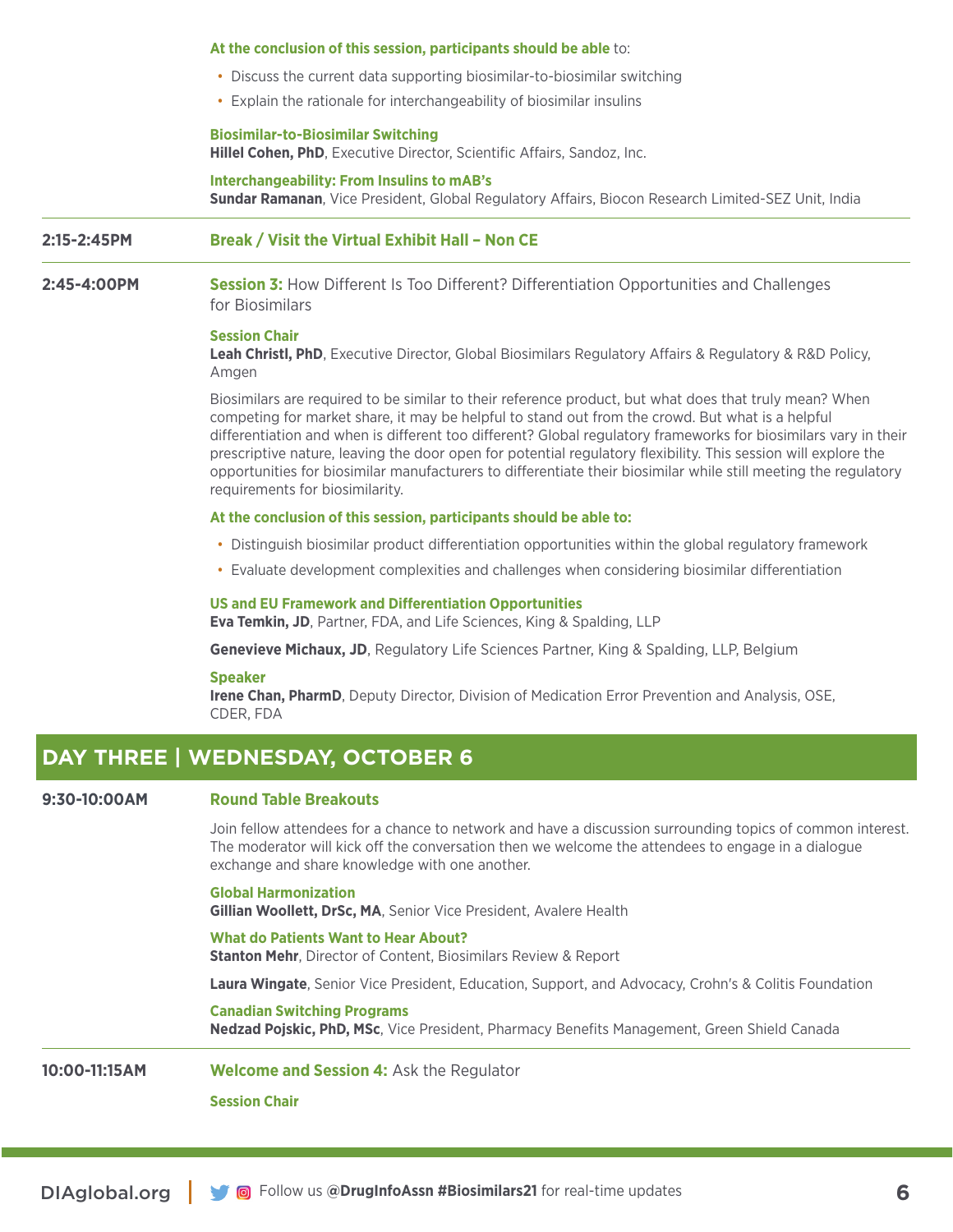**Emanuela Lacana, PhD**, Deputy Director, Office of Therapeutic Biologics and Biosimilars, OND, CDER, FDA

During this session regulators from around the world will provide updates on new initiatives, guidance, and regulatory approaches pertinent to their jurisdiction. Following the presentations, panelists will address questions from the audience.

#### **At the conclusion of this session, participants should be able to:**

- Define updated regulatory requirements discussed by the speakers
- Compare regulatory requirements across jurisdictions and identify commonalities and differences
- Discuss the impact of updates described by speakers on global biosimilar development programs

#### **Speakers**

**Patricia Aprea, MD**, Director, Evaluation and Control of Biologicals/Research, ANMAT, Argentina

**Lu-Ning Cui, MD, PhD**, Senior Clinical Evaluator, Health Canada, Canada

**Hye-Na Kang**, **DVM**, Scientist, Technologies, Standards and Norms Team Department of Essential Medicines and Health Products, World Health Organization, Switzerland

**Emily Gebbia, JD**, Policy Staff Director, CDER, FDA

**Elena Wolff-Holz, MD, PhD**, Chair, Biosimilar Medicinal Products Working Party (BMWP) of CHMP; Assessor, Paul-Ehrlich Institute

#### **11:15-11:45AM Break / Visit the Virtual Exhibit Hall – Non CE**

#### **11:45AM-1:00PM Session 5:** Biosimilars Role in Health Recovery, Disparities, and Equity

#### **Session Chair**

**Julie Marechal-Jamil, MSc**, Director, Biosimilars Policy and Science, Medicines for Europe, Belgium

Optimal patient care and Healthcare systems sustainability are both part of a difficult equation to manage, and recent months have showed that resilience needs to be further built in to ensure equity in access to care. There are many roads to efficiency in healthcare. One of them involves optimal use of biosimilar medicines. There is growing evidence that biosimilar medicines use has already allowed smart re-investment of healthcare funds into: broader access (more patients treated), earlier access in the treatment course (lifting cost-related restrictions) but also funding of new therapeutics or supportive care, or healthcare staff, infrastructure or services.

#### **At the conclusion of this session, participants should be able to:**

- Explain the value of biosimilar medicines for healthcare & patient care beyond price competition
- Illustrate with concrete examples the biosimilar experience in creating broader, earlier, and future access to biologic medicines and healthcare
- Compare and contrast the opportunities depending on the therapy area and patient treatment course (i.e. cancer, diabetes)

**Living with Cancer in the US-Opportunities for Better Access Equity and Affordability of Care Pam Traxel**, Senior Vice President, American Cancer Society Cancer Action Network

**Living with Diabetes in the US – Opportunities for Better Access Equity and Affordability of Care Erika Emerson**, Chief Policy Officer, Diabetes Leadership Council and Diabetes Patient Advocacy Coalition

#### **Revealing the Value Biosimilar Medicines**

**Paul Cornes, MD**, Oncologist, Bristol Oncology Centre, United Kingdom

#### **1:00-1:45PM Break / Visit the Virtual Exhibit Hall – Non CE**

**1:45-3:00PM Session 6: Payer Market Dynamics** 

**Session Chair**

**Stanton Mehr**, Director of Content, Biosimilars Review & Report